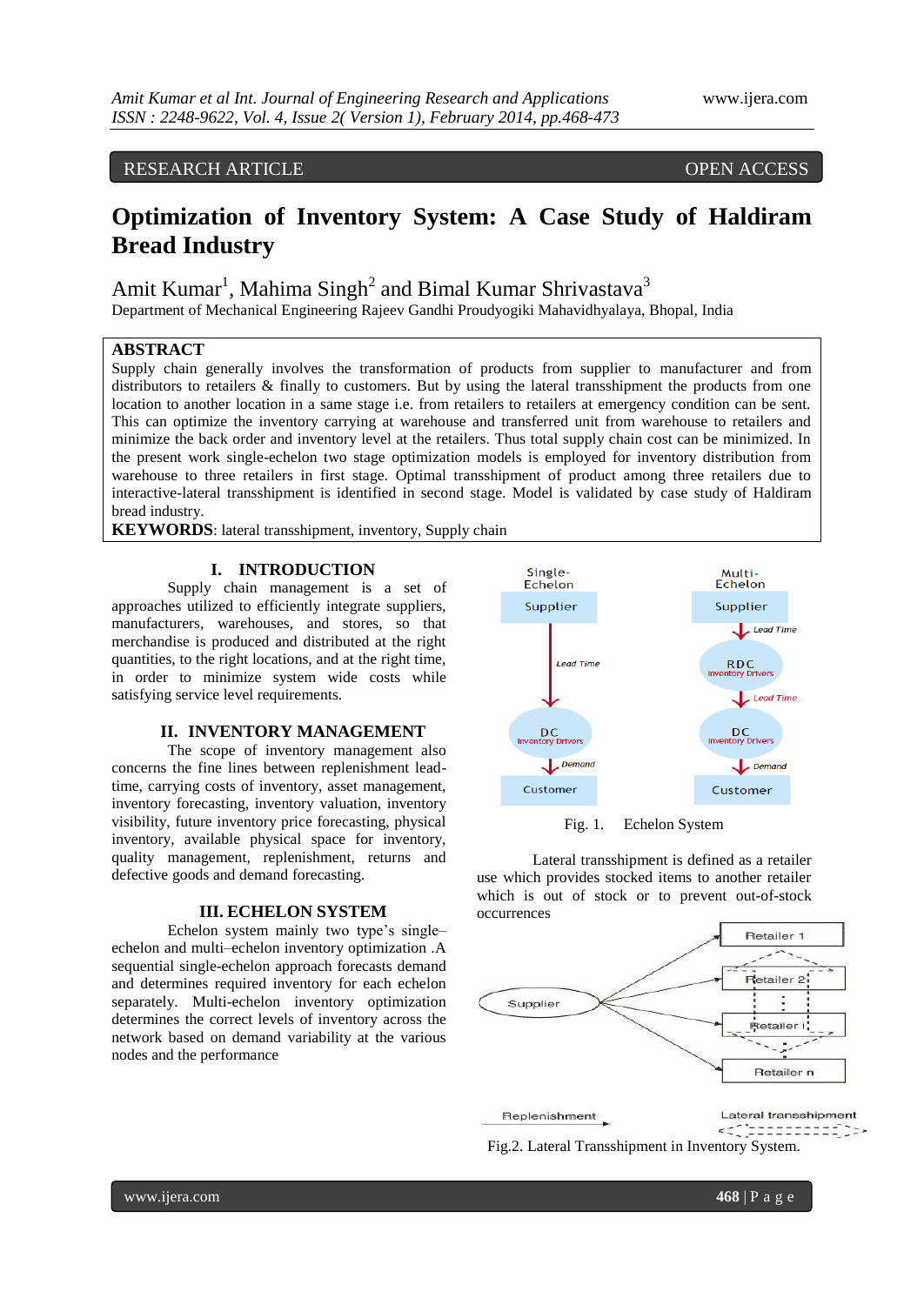### **IV. INVENTORY CARRYING COST**

In almost any business analysis involving inventory, physical inventory levels must be converted to inventory costs. The more inventories you have, the higher your exposure to this sort of loss. Quality Cost - High levels of inventory usually increase the chance of product damage and creates lower feed-back loops between supply chains partners.

# **V. UNIT INVENTORY CARRYING COST AT WAREHOUSE**

Unit inventory carrying cost at warehouse  $=$ Unit paper box cost + Unit labor cost + Unit electricity charges. One paper box  $=$  Rs.3.25 Capacity of box  $= 40$  unit One unit cost  $=$  Rs.3.25/40=Rs.0.08125 One labor charge per day  $=$  Rs.300 One labor put 2000 unit per day or carry unit One unit= $300/2000$  =Rs.0.15 Cooling charges, electricity charges Rs.18 for 24 hours or one day Warehouse capacity  $=1200$  unit Rs.18 for 1200 units,one unit=Rs.18/1200=Rs.0.015 Unit inventory carrying cost at warehouse = 0.15+0.015+0.08125= **Rs.0.24625**

Similarly Inventory Carrying Cost at Retailers are 0.185/unit, 0.37/unit, 0.4625/unit respectively.

### **VI. INVENTORY TRANSPORTATION COST**

A critical issue in the management of physical distribution activities is whether the organization should own transport facilities or hire them.

Unit Transportation cost from warehouse to retailers with the average of truck is 10 km. / liter and capacity 500 unit. Unit cost from warehouse to  $1<sup>st</sup>$ , 2 nd & 3rd retailers are **Rs.0.07456, Rs.0.082016 & Rs.0.096928.**

#### **Unit transportation cost from retailer to retailer:**

Assuming Two wheelers average 50km. / liter and Petrol cost Rs.74.56.

First retailer to second retailer unit transportation cost =0.5 km.\*Rs.1.4912=**Rs.0.7456/unit**.

First retailer to third retailer unit transportation cost =1.5km.\*Rs.1.4912=**Rs.2.2368/unit**.

Second retailer to third retailer unit transportation cost

=1.0km.\*Rs.1.4912=**Rs.1.4912/unit**

# **VII. BACK ORDER COST**

Backorder costs are important for companies to track, as the relationship between holding costs of

inventory and backorder costs will determine whether a company should over- or under-produce. Back order cost is equal to profit per unit, as Rs.2.50 at every retailer.

# **VIII. LINEAR PROGRAMMING MODEL**

Linear programming (LP or linear optimization) is a mathematical method for determining a way to achieve the best outcome (such as maximum profit or lowest cost) in a given [mathematical model](http://en.wikipedia.org/wiki/Mathematical_model) for some list of requirements represented as linear relationships.

### **IX. MODEL DESCRIPTION**

Generalized model is a single-echelon two stage distribution inventory model with  $N_w$ warehouses and  $N_r$  retailers with limited capacities. In this model considered more number of warehouses and all warehouses products transfer to all retailers. In this warehouses have a limited capacity for carry products. All retailers have limited number of product to carry. Model is optimizing for total supply chain cost. [8]

# **X. TWO STAGE CONSTRAINED OPTIMIZATION MODEL**

The generalized model deals with optimizing the inventory levels of the supply Chain entities with consideration of single-echelon warehouse to retailers and among retailers. The diagrammatic representation of the proposed model for the period p is shown in Figure 3.1.  $TC_p =$ Minimize  $TC_{p1} +$ Minimize  $TC_{p2}$ 

### **TWO STAGES PROPOSED MODE**



Figure3.1 Two stage constrained optimization model

In this we consider transshipment between one warehouse and three retailers in first stage and in second stage, lateral transshipment among three retailers. In this once stocks allocated from warehouse to these three retailers then in second stage if necessary then they can transfer among them to fulfill the demand of customers.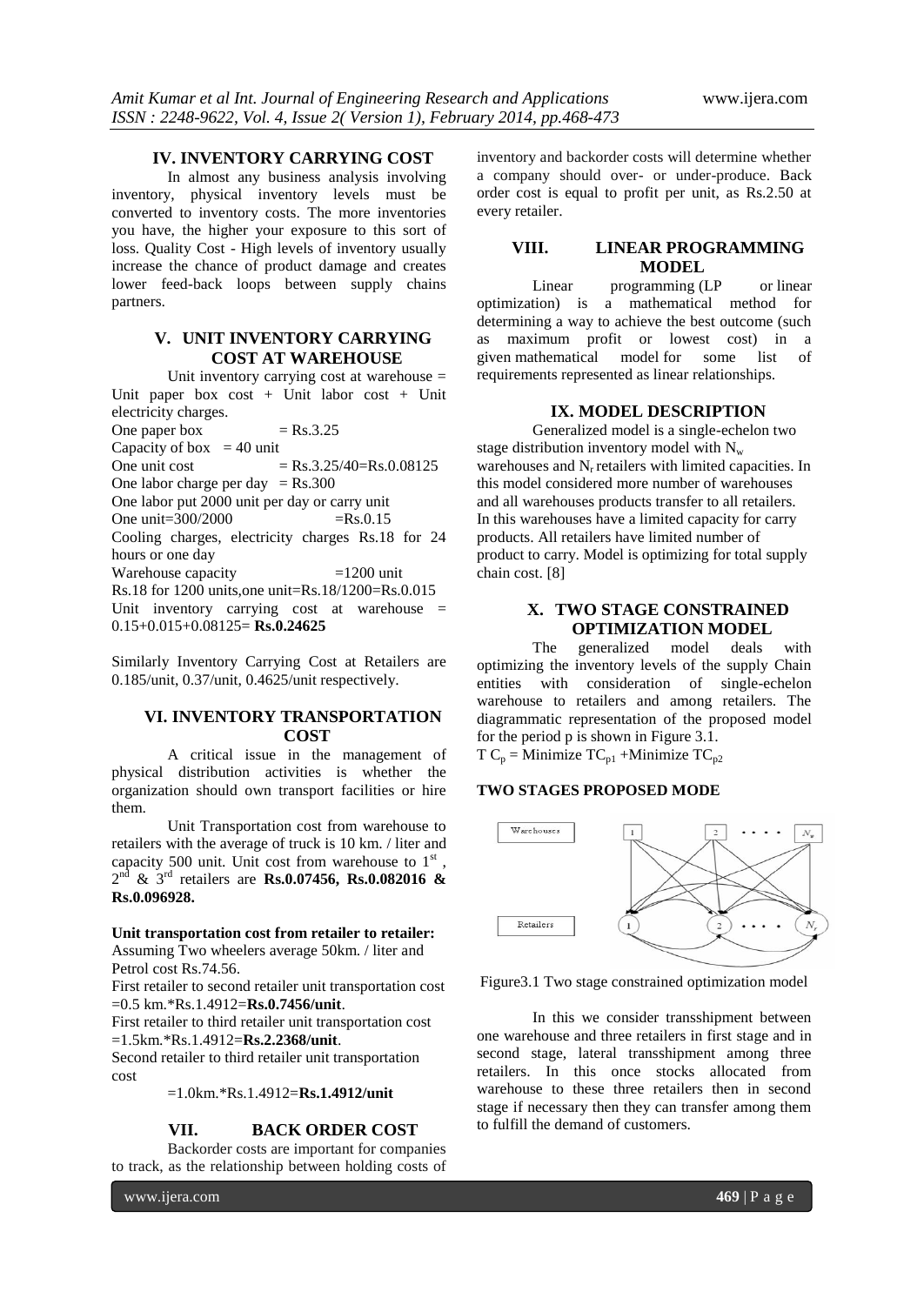

Figure 3.2 Two stage inventory distribution model

#### **FIRST STAGE PROBLEM**

Objective Function= Total transportation cost from warehouse to all retailers in period p. + Total inventory carrying cost at warehouse in period  $p$ .

Objective Function Minimization

 $TC_{p1} = a_1 * X_1 + a_2 * X_2 + a_3 * X_3 + a * Z$ 

In the first stage, we have the following constraints: 1. Inventory at the warehouse should be less than or equal to the warehouse capacity in period p.

 $Z \square C_w$ 

2. The total retailers forecasted demand for a period p should be less than or equal to warehouse inventory in that particular period p.

 $\mathbf{Z} \sqcup (\mathbf{D}_1 + \mathbf{D}_2 + \mathbf{D}_3)$ 

3. The sum of units transferred from warehouse to a retailer should be greater than or equal to the forecasted demand of that particular retailer in period p.

**X<sup>1</sup> ≤ Df1, X<sup>2</sup> ≤ Df2 , X3 ≤ Df3**

4. The total number units transferred from warehouse to a particular retailer should be less than or equal to that retailer capacity in period p.

 $X_1 \square C_{11}$ ,  $X_2 \square C_{22}$ ,  $X_3 \square C_{33}$ 5. The sum of the units transferred from a warehouse to all retailers should be less than or equal to the warehouse inventory for a particular period p.  $X_1 + X_2 + X_3 \square \square$ 

### **SECOND STAGE PROBLEM**

Objective function=Total inventory carrying cost of all three retailers in period p. + Total back order cost of retailers in period p.

Objective function minimization

 $TC_{p2} = (y_1 * I_1 + y_2 * I_2 + y_3 * I_3) + (c_1 * Ib_1 + c_2 * Ib_2 + c_3 * Ib_3)$ I=Inventory at retailer at the end of period=Stage Inventory at retailer at the end of stage 1-Unit transferred to retailer to retailers.

I b =Back order at retailer at the end of period p=Stage back order at retailer at the end of stage 1- Unit received by retailer from retailers.

#### **INDUSTRY CASE STUDY:**

The Sandwich Bread is made from wheat flour, Sugar, yeast, salt, milk, refined palmolein oil,

flour improver and permitted preservatives. Haldiram one warehouse is located in Pardi road Nagpur. In this project consider three retailers who are selling Haldiram Bread. First retailer is located 5km to warehouse. First Retailer is located at Babu Lal ji Takmore Marg Itawari Nagpur. Second retailer is located at Nikolas Mandir sabji Mandi Itawari Nagpur and 5.5 km distance from warehouse. Third retailer is located at Bavsar chowk Mahal Nagpur and 6.5 km distance from warehouse.

# **XI. FORECASTED DEMAND**

In this forecasted demand of products on retailers before starting the periods. Consider 10 intervals of four days time periods. Collected demand on retailers of products for 10 intervals

The equation for FORECAST is a+bx, where:

$$
a=\overline{y} \cdot b\overline{x} \qquad b=\frac{\sum (x-\overline{x})(y-\overline{y})}{(x-\overline{x})2}
$$

Where x and y are the sample means AVERAGE (known\_x's) and AVERAGE (known y's).

|                | $f_x$<br>=FORECAST(A13,B3:B12,A3:A12)<br><b>B13</b> |                                                           |  |  |  |  |  |  |
|----------------|-----------------------------------------------------|-----------------------------------------------------------|--|--|--|--|--|--|
|                | B<br>A                                              |                                                           |  |  |  |  |  |  |
| $\mathbf{1}$   |                                                     |                                                           |  |  |  |  |  |  |
| $\overline{2}$ |                                                     | Forecasting of 2jan. To 10 Feb. demand data at Retailer 1 |  |  |  |  |  |  |
| 3              |                                                     | 262                                                       |  |  |  |  |  |  |
| 4              | 2                                                   | 303                                                       |  |  |  |  |  |  |
| 5              | 3                                                   | 272                                                       |  |  |  |  |  |  |
| 6              | 4                                                   | 265                                                       |  |  |  |  |  |  |
| 7              | 5                                                   | 261                                                       |  |  |  |  |  |  |
| 8              | 6                                                   | 276                                                       |  |  |  |  |  |  |
| 9              | 7                                                   | 294                                                       |  |  |  |  |  |  |
| 10             | 8                                                   | 312                                                       |  |  |  |  |  |  |
| 11             | 9                                                   | 305                                                       |  |  |  |  |  |  |
| 12             | 10                                                  | 325                                                       |  |  |  |  |  |  |
| 13             | 11                                                  | 316.9333333                                               |  |  |  |  |  |  |
| 14             |                                                     |                                                           |  |  |  |  |  |  |

Forecasted Demand for Period  $1(11<sup>th</sup> Interval)$  at Retailer 1.

Similarly Forecasted Demands are calculated for both the retailers and for two periods.

# **XII. INPUT DATA FOR WAREHOUSE AND RETAILERS**

In this consider Haldiram bread industry that is situated in Nagpur (India). Consider one warehouse and three retailers who are selling bread of this industry. The following data is collected for validating the above proposed model.

|                                                | Warehouse |
|------------------------------------------------|-----------|
| Inventory carrying cost per units<br>in Rupees | 0.24625   |
| Warehouse Capacity in units                    | 1200      |

Table 4.1 Input Data for warehouse.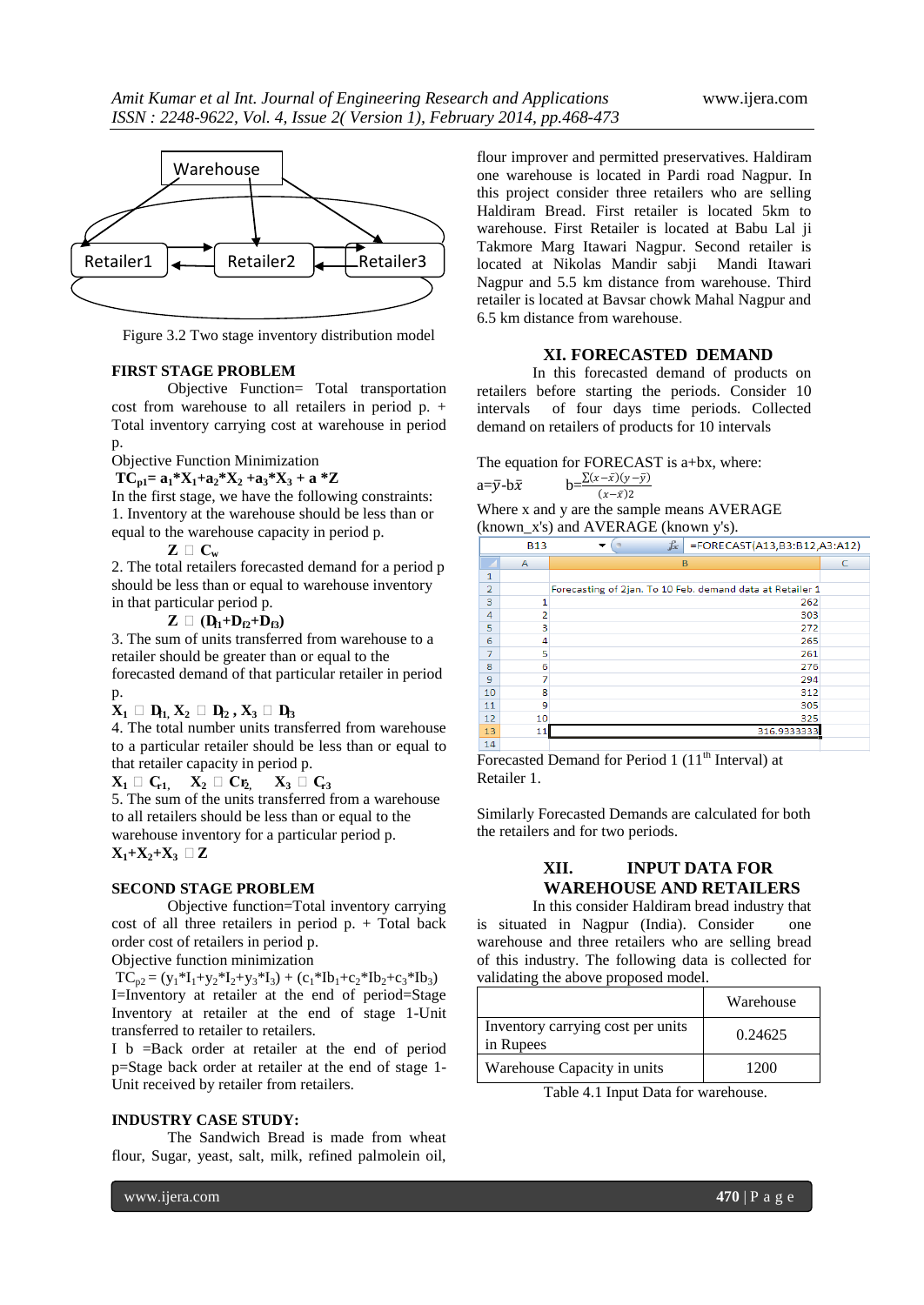|                    | <b>Retailers Demand in Units</b> |                                |       |     |         |     |  |  |  |  |  |
|--------------------|----------------------------------|--------------------------------|-------|-----|---------|-----|--|--|--|--|--|
|                    | $\rm R_1$                        |                                | $R_2$ |     | $R_{3}$ |     |  |  |  |  |  |
|                    | Foreca                           | Foreca<br>Act<br>Act<br>Foreca |       |     |         | Act |  |  |  |  |  |
|                    | sted                             | ual                            | sted  | ual | sted    | ual |  |  |  |  |  |
| P                  | 316                              | 303                            | 263   | 233 | 166     | 198 |  |  |  |  |  |
| P<br>$\mathcal{D}$ | 288                              | 330                            | 225   | 219 | 138     | 122 |  |  |  |  |  |

Table 4.2 Retailers Demand.

Similarly Inventory cost, transportation cost, and Back order cost are tabulated.

# **XIII. MS EXCEL SOLVER SOFTWARE**

Excel has an add-in called the Solver which can be used to solve systems of equations or inequalities.

### **Step 1:**

Formulate the linear programming problem. 1. Define the decision variables.  $X_1, X_2, X_3, Z$  (For first stage first period) 2. Write the objective function. Objective Function Minimization  $TC_{p1}= 0.07456*X_1 + 0.082016*X_2 + 0.096928*X_3 +$ 0.24625\*Z

3. Write each constraint so that all of the decision variables included in the constraint are written on the left side of the expression and so that the right side is a non-negative constant.

### **Step 2:**

Open Excel and make sure that have Solver accessible

### **Step 3:**

```
Enter information from the formulation into Excel.
```

|              | A                    | B            | $\mathsf{C}$ | D              | E        | G    |         |
|--------------|----------------------|--------------|--------------|----------------|----------|------|---------|
| $\mathbf{1}$ | distribution problem |              |              |                |          |      |         |
| 2            |                      |              |              |                |          |      |         |
| 3            |                      | x1           | x2           | X <sub>3</sub> | Z        | rhs  | formula |
| 4            | objective Function   | 0.0746       | 0.082        | 0.0969         | 0.2463   |      |         |
| 5            |                      | 0            | 0            | 0              |          | 1200 |         |
| 6            |                      | $\mathbf{0}$ | 0            | 0              |          | 745  |         |
|              |                      |              | $\theta$     | 0              | $\theta$ | 316  |         |
| 8            |                      | 0            |              | 0              | 0        | 263  |         |
| 9            |                      | $\theta$     | 0            |                | $\theta$ | 166  |         |
| 10           |                      |              | 0            | ٨              | $\theta$ | 400  |         |
| 11           |                      | 0            |              | 0              | $\theta$ | 350  |         |
| 12           |                      | $\theta$     | $\theta$     |                | $\theta$ | 300  |         |
| 13           |                      |              |              |                | -1       | 0    |         |
| 14           | solution             | 0            | 0            | 0              | $\theta$ |      |         |
| 15           |                      |              |              |                |          |      |         |

Information from the formulation into Excel

#### **Step 4:**

Enter formulas for Excel to use in calculations.

1. Need to enter a formula for the value of the objective function and a formula for each constraint. 2. Each formula set up using the sum product function. This function uses two ranges of cells, multiplies the values in the corresponding positions, and then adds the values. In this case sum product (B4:C4:D4:E4, B14:C14:D14:E14) will provide the same result as the formula

**=** B4\*B14 + C4\*C14 + D4\*D14 + E4\*E14.

In this case:  $0.07456 \times X_1 + 0.082016 \times X_2$ 

 $+0.096928*X_3 + 0.24625*Z$ 

3. By using absolute references for the cells that will contain the decision variables. In this case = sum product (B4:C4:D4:E4,\$B\$14:\$C\$14:\$D\$14:\$E\$14)) this way enter the formula in the first cell and then copy that formula down the column.

|    | A                                                  | B  |    | $\mathsf{D}$   | F  | G    |                                                              |
|----|----------------------------------------------------|----|----|----------------|----|------|--------------------------------------------------------------|
|    | distribution problem                               |    |    |                |    |      |                                                              |
|    |                                                    |    |    |                |    |      |                                                              |
|    |                                                    | x1 | x2 | x <sup>3</sup> |    | rhs  | formula                                                      |
| 4  | Objective Function 0.07456 0.08202 0.09693 0.24625 |    |    |                |    |      | =SUMPRODUCT(B4:C4:D4:E4,\$B\$14:\$C\$14:\$D\$14:\$E\$14)     |
| 5  |                                                    |    |    |                |    | 1200 | =SUMPRODUCT(B5:C5:D5:E5,\$B\$14:\$C\$14:\$D\$14:\$E\$14)     |
| 6  |                                                    |    |    |                |    | 745  | =SUMPRODUCT(B6:C6:D6:E6,\$B\$14:\$C\$14:\$D\$14:\$E\$14)     |
|    |                                                    |    |    |                |    | 316  | =SUMPRODUCT(B7:C7:D7:E7,\$B\$14:\$C\$14:\$D\$14:\$E\$14)     |
| 8  |                                                    |    |    |                | 0  | 263  | =SUMPRODUCT(B8:C8:D8:E8,\$B\$14:\$C\$14:\$D\$14:\$E\$14)     |
| 9  |                                                    |    |    |                |    | 166  | =SUMPRODUCT(B9:C9:D9:E9,\$B\$14:\$C\$14:\$D\$14:\$E\$14)     |
| 10 |                                                    |    |    |                |    | 400  | =SUMPRODUCT(B10:C10:D10:E10,\$B\$14:\$C\$14:\$D\$14:\$E\$14) |
| 11 |                                                    |    |    |                |    | 350  | =SUMPRODUCT(B11:C11:D11:E11.SB\$14:\$C\$14:\$D\$14:\$E\$14)  |
| 12 |                                                    |    |    |                |    | 300  | =SUMPRODUCT(B12:C12:D12:E12,\$B\$14:\$C\$14:\$D\$14:\$E\$14) |
| 13 |                                                    |    |    |                | -1 |      | =SUMPRODUCT(B13:C13:D13:E13,\$B\$14:\$C\$14:\$D\$14:\$E\$14) |
| 14 | solution                                           |    |    |                |    |      |                                                              |

Formulas for Excel to use in calculations.

#### **Step 5:**

### Have Excel solve the problem

| <b>Solver Parameters</b>                                                                            |                  |
|-----------------------------------------------------------------------------------------------------|------------------|
| Es.<br>\$I\$4<br>Set Target Cell:                                                                   | Solve            |
| $\circ$<br>Equal To:<br>$\odot$ Min<br>$\bigcirc$ Value of:<br>$\bigcirc$ Max<br>By Changing Cells: | Close            |
| ES.<br>\$B\$14:\$E\$14<br><b>Guess</b>                                                              |                  |
| Subject to the Constraints:                                                                         | Options          |
| $$I$10 \leq S$6$10$<br>$\overline{\phantom{a}}$<br>Add                                              |                  |
| $$I$11 \leq S$311$                                                                                  |                  |
| $$I$12 \leq S$312$<br>Change<br>$$I$13 \leq S$6$13$                                                 |                  |
| $$IS5 \leq $GS5$<br>Delete                                                                          | <b>Reset All</b> |
| $$IS6 > = $G$6$                                                                                     | He               |

Dialogue Box to solve Problem.

Select the Options button and select "Assume Linear Model" and "Assume Non-Negativity." Leave all other boxes at the default values.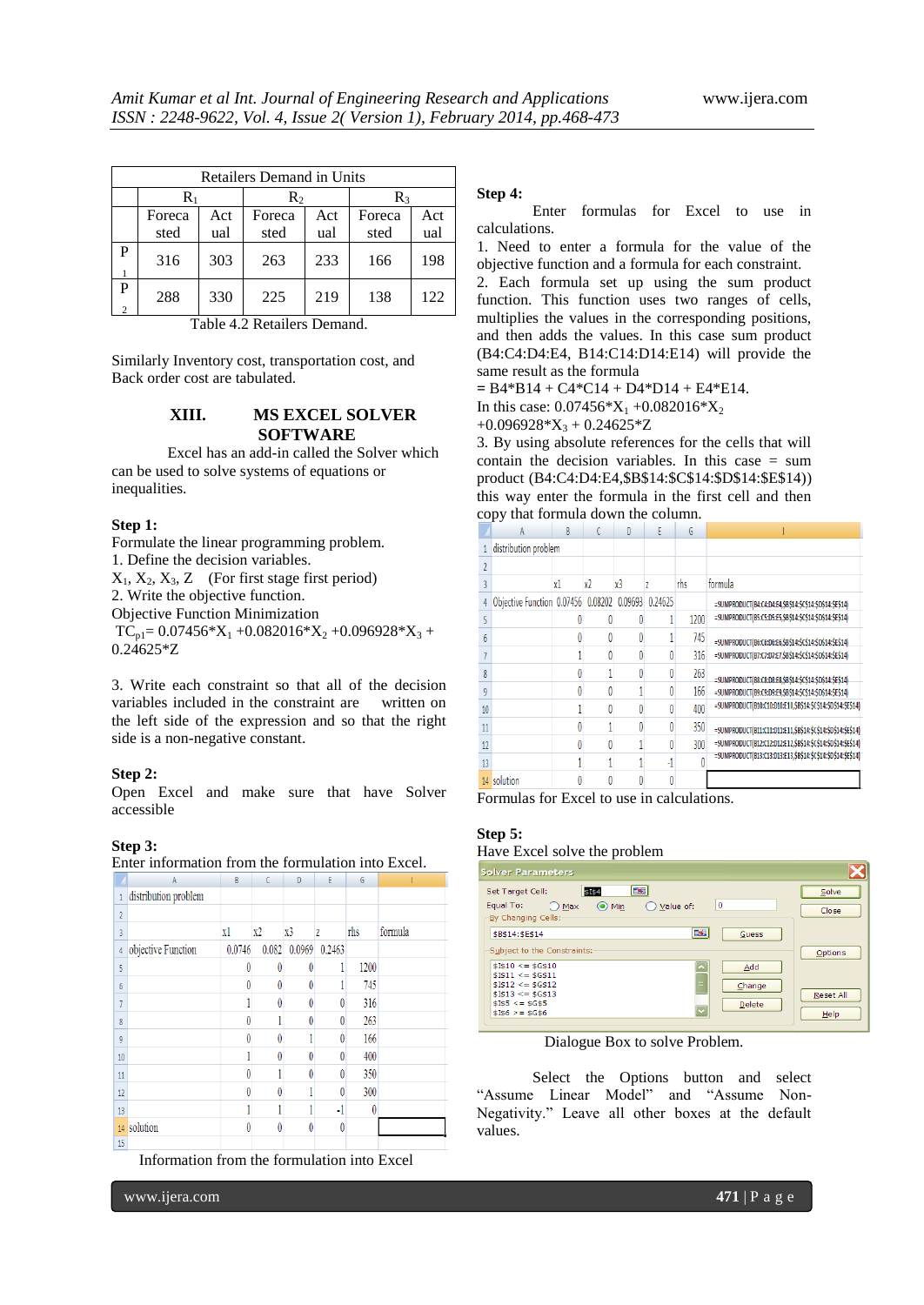|                | B         | C     | D            | E               | F                  | G   | H          |    | N       |
|----------------|-----------|-------|--------------|-----------------|--------------------|-----|------------|----|---------|
| 1              |           |       | 13 T13       |                 | 30 T <sub>23</sub> |     | 32 R31+R32 |    | formula |
| $\overline{2}$ | objective | 0.185 | $-0.185$     | 0.37            | $-0.37$            | 2.5 | $-2.5$     |    | 2.035   |
| 3              |           |       | 0            |                 |                    |     | 0          | 13 | 13      |
| 4              |           |       | 0            |                 |                    |     | 0          | 30 | 30      |
| 5              |           |       | 0            | ٥               |                    |     | 0          | 32 | 32      |
| $6\phantom{1}$ |           | $-1$  |              |                 |                    |     | ٥          | 0  | $-11$   |
| 7              |           | Λ     | $\mathbf{0}$ | -1              |                    |     | 0          | 0  |         |
| 8              |           |       | $\mathbf{0}$ | Λ               |                    | ÷   |            |    |         |
| 9              |           | ٨     |              | 0               |                    | ٥   | $-1$       |    |         |
| 10             | solution  | 13    |              | 30 <sup>°</sup> | 30                 | 32  | 32         |    |         |
|                |           |       |              |                 |                    |     |            |    |         |

Excel Solver Solution for Second Stage, First Period Similarly for different stages and periods it is formulated on excel solver.

# **XIV. RESULTS AND DISCUSSIONS:**

After solving the model for two stages, using MS Excel Solver Software, the optimal solutions and results for the case study are obtained. The problem is solved for 2 periods, by using the industry data by considering a single warehouse and three retailers. These results are tabulated, compared with the real time existing solution of the industry.

| Period | Number of units at Warehouse |                     |  |  |  |  |
|--------|------------------------------|---------------------|--|--|--|--|
|        | Proposed model               | Existing (Industry) |  |  |  |  |
|        | 745                          | 800                 |  |  |  |  |
|        |                              | 750                 |  |  |  |  |

Table 6.1 Optimal Warehouse Stocks in units.

| Period | Retailer | Proposed<br>model | Existing<br>(Industry) |  |
|--------|----------|-------------------|------------------------|--|
|        | $R_1$    | 316               | 330                    |  |
| $P_1$  | $R_2$    | 263               | 270                    |  |
|        | $R_3$    | 166               | 180                    |  |
|        | $R_1$    | 288               | 300                    |  |
| $P_2$  | $R_{2}$  | 225               | 210                    |  |
|        | $R_3$    | 138               | 150                    |  |

Optimal numbers of units transferred from warehouse to retailer.

| Period |           | Proposed<br>model |           |       | Existing<br>(Industry) |           |       |
|--------|-----------|-------------------|-----------|-------|------------------------|-----------|-------|
|        | Customer  | $\rm R_1$         | $\rm R_2$ | $R_3$ | $R_1$                  | $\rm R_2$ | $R_3$ |
|        | $\rm R_1$ |                   |           | 2     |                        |           |       |
| $P_1$  | $R_2$     |                   |           | 30    |                        |           |       |
|        | $R_3$     |                   |           |       | 0                      |           |       |
|        | $R_1$     |                   |           |       | 0                      |           |       |
| $P_2$  | $R_2$     | 6                 |           |       | $\mathcal{L}$          |           |       |
|        | $R_3$     | 16                |           |       |                        |           |       |

Table 6.3 Optimal number of units transferred from retailer to retailer.

|       |    | Proposed model | Existing<br>(Industry) |    |                                                     |  |
|-------|----|----------------|------------------------|----|-----------------------------------------------------|--|
| $R_1$ | R, | $R_{3}$        | $R_1$                  | R٥ | $R_{3}$                                             |  |
| 11    |    |                | 27                     | 37 |                                                     |  |
|       |    |                |                        |    | 28                                                  |  |
|       |    |                |                        |    | Table 6.4 Ontimal numbers of Inventory at Datailors |  |

Table 6.4 Optimal numbers of Inventory at Retailers.

| Period  |       | Proposed model |    | Existing<br>(Industry) |       |    |  |
|---------|-------|----------------|----|------------------------|-------|----|--|
|         | $R_1$ | $\rm R_2$      | R3 | $R_1$                  | $R_2$ | R3 |  |
| $P_1$   |       |                |    |                        |       | 18 |  |
| $P_{2}$ | 20    |                |    | 30                     |       |    |  |

Table 6.5 Number of back ordered units at retailers.

# **XV. CALCULATION OF OPTIMAL TOTAL COST IN EXISTING (INDUSTRY)**

Total supply chain cost in period one= First stage cost+ Second stage cost

First stage

cost=330\*0.07450+270\*0.082016+180\*0.096928+8  $00*0.24625 = Rs.261.196$ Second stage cost= 27\*0.185+37\*0.37+18\*2.5

 $=Rs.63.685$ Total supply chain cost=Rs.261.196+Rs.63.685

=Rs.324.881

Total supply chain cost in period second=First stage cost+ Second stage cost

First stage

cost=300\*0.07456+210\*0.082016+150\*0.096928+7 50\*0.24625=Rs.238.81806

Second stage

cost=28\*0.4625+30\*2.5+9\*2.5=Rs.110.45

Total supply chain cost=Rs.238.81806+Rs.110.45 =Rs.349.26808



Fig.6.1Comparison of Proposed Methodology and Existing (Industry)

www.ijera.com **472** | P a g e